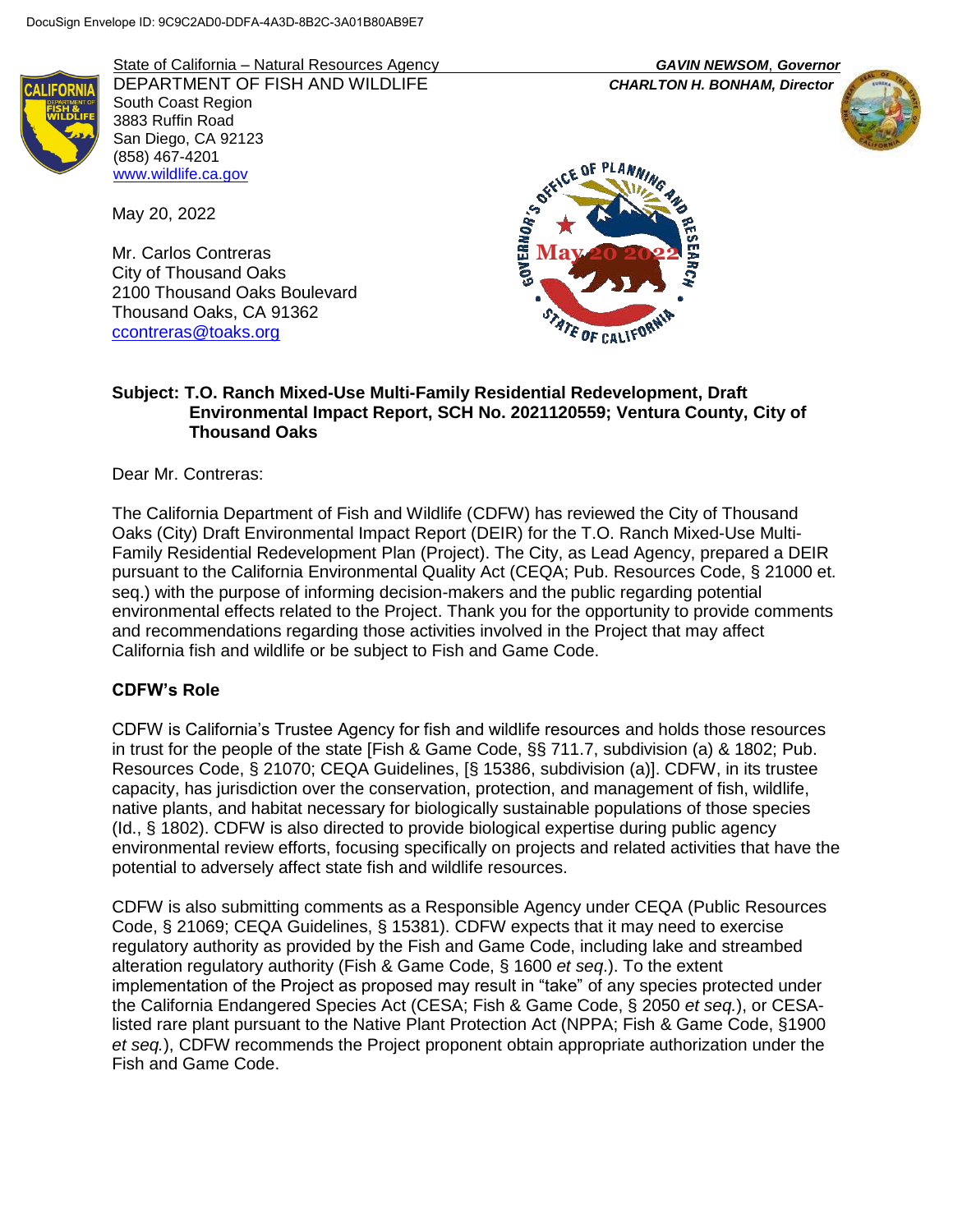Mr. Carlos Contreras City of Thousand Oaks May 20, 2022 Page 2 of 16

### **Project Description and Summary**

**Objective:** The Project as proposed will result in the redevelopment of a 10.97-acre lot in the city of Thousand Oaks. The development will include 420 residential units, 13 townhome buildings, 4 mixed-use buildings, commercial use structures, a community center, and associated above and underground parking lots. This project will require the demolition of an existing structure and the removal or encroachment of several protected trees.

**Location:** The Project site is located in the City of Thousand Oaks and is surrounded by scattered open space, residential, and commercial development. The Conejo Ridge and Los Padres open space spans north-west to south-west of the development.

### **Comments and Recommendations**

CDFW offers the comments and recommendations below to assist the City in adequately identifying, avoiding, and/or mitigating significant, or potentially significant, direct and indirect impacts on fish and wildlife biological resources based on the planned activities of this proposed Project. CDFW recommends the measures below be included in a science-based monitoring program with adaptive management strategies as part of the Project's CEQA mitigation, monitoring and reporting program (Public Resources Code, § 21081.6 and CEQA Guidelines, § 15097). Additional comments or other suggestions may also be included to improve the document.

### **Specific Comments**

### **Comment #1: Impacts to Bats**

**Issue:** The Project may impact the western mastiff bat (*Eumops perotis californicus*), pallid bat (*Antrozous pallidus*), western red bat (*Lasiurus blossevillii*), and the hoary bat (*Lasiurus cinereus*). The majority of which are Species of Special Concern (SSC).

**Specific impacts:** The project as proposed includes direct impacts to bats such as removal of trees, vegetation, and/or structures that may provide roosting habitat. These activities have potential to result in direct loss of bats. Species such as the pallid bat are well known to use man-made structures to roost, while the western red bat and hoary bat are a documented obligate tree roosting species. Indirect impacts to bats and roosts could result from increased noise disturbances, human activity, dust, vegetation clearing, ground disturbing activities (e.g., staging, access, excavation, grading), and vibrations caused by heavy equipment. Demolition, grading, and excavating activities may impact bats using man-made structures or surrounding trees as roost sites.

**Why impacts would occur:** In urbanized areas, bats use trees and man-made structures for daytime and nighttime roosts, and forage in sources of open water such as ponds and lakes (Avila-Flores and Fenton 2005; Oprea et al. 2009; Remington and Cooper 2014). Mature riparian trees and crevices in buildings and facilities in the Project site could provide roosting habitat for bats. Modifications to roost sites can have significant impacts on the bats' usability of the roost and can impact the bats' fitness and survivability (Johnston et al. 2004). Extra noise, vibration, or the reconfiguration of large objects can lead to the disturbance of roosting bats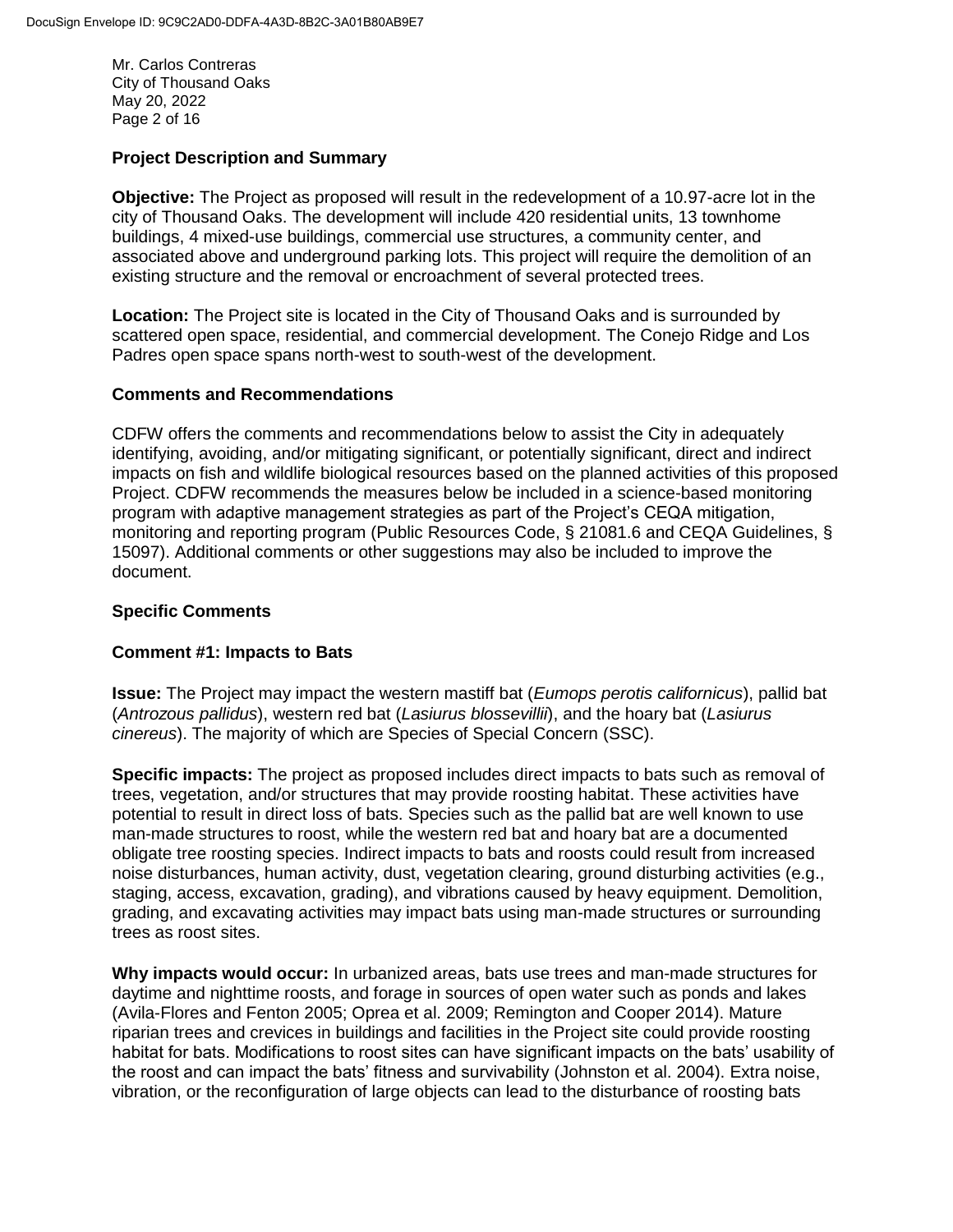Mr. Carlos Contreras City of Thousand Oaks May 20, 2022 Page 3 of 16

which may have a negative impact on the animals. Human disturbance can also lead to a change in humidity, temperatures, or the approach to a roost that could force the animals to change their mode of egress and/or ingress to a roost. Although temporary, such disturbance can lead to the abandonment of a maternity roost (Johnston et al. 2004).

**Evidence impact would be significant:** Bats are considered non-game mammals and are afforded protection by state law from take and/or harassment (Fish & Game Code, § 4150; Cal. Code of Regs, § 251.1). Several bat species are considered SSC and meet the CEQA definition of rare, threatened, or endangered species (CEQA Guidelines, § 15065). Take of SSC could require a mandatory finding of significance by the City (CEQA Guidelines, § 15065).

#### **Recommended Potentially Feasible Mitigation Measure(s):**

**Mitigation Measure #1:** CDFW recommends a qualified bat specialist conduct bat roosting surveys within the Project site and a 200-foot buffer to locate potential bat roosting sites. These assessments will determine baseline conditions of potential roosting areas present throughout the study area to identify trees and/or structures (i.e., tunnels, maintenance buildings, food concession stands, comfort stations) that could provide daytime and/or nighttime roost sites.

**Mitigation Measure #2:** To prevent project delays and possible "take," CDFW also recommends nighttime emergence surveys of day roosts during seasons when bats are most mobile (April 1 to September 30). Emergence surveys should be performed shortly after dusk to identify any bats that emerge from a potential roost site. CDFW recommends using acoustic recognition technology to maximize detection of bats. In most parts of California, night roost use will only occur from spring through fall while day roosts are typically utilized during the spring, summer, and fall in California (Johnston et al. 2004).

Survey methodology and results, including negative findings, should be included in final environmental documents. Depending on survey results, please discuss potentially significant effects of the proposed Project on the bats and include species specific mitigation measures to reduce impacts to below a level of significance (CEQA Guidelines, § 15125).

**Mitigation Measure #3:** If maternity roosts are found, CDFW recommends, the following mitigation measures-

- 1. If maternity roosts are found, to the extent feasible, work should be scheduled between October 1 and February 28, outside of the maternity roosting season when young bats are present but are not yet ready to fly out of the roost (March 1 to September 30).
- 2. If maternity roosts are found and if trees and/or structures must be removed/demolished during the maternity season, a qualified bat specialist should conduct a pre-construction survey to identify those trees and/or structures proposed for disturbance that could provide hibernacula or nursery colony roosting habitat. Acoustic recognition technology should be used to maximize detection of bats. Each tree and/or structure identified as potentially supporting an active maternity roost should be closely inspected by the bat specialist no more than 7 days prior to tree and/or structure disturbance to determine the presence or absence of roosting bats more precisely. If maternity roosts are detected, trees and/or structures determined to be maternity roosts should be left in place until the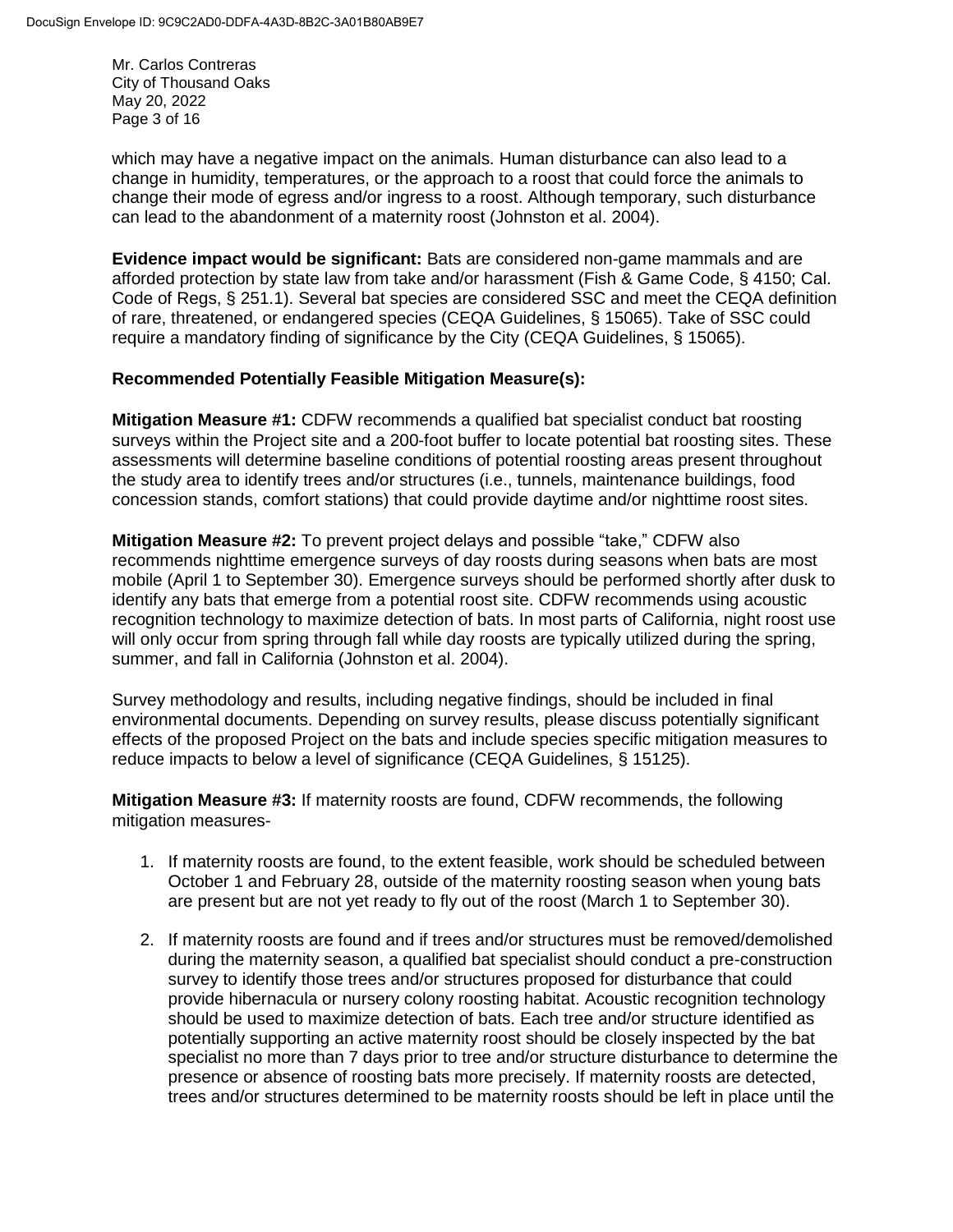Mr. Carlos Contreras City of Thousand Oaks May 20, 2022 Page 4 of 16

> end of the maternity season. Work should not occur within 100 feet of or directly under or adjacent to an active roost and work should not occur between 30 minutes before sunset and 30 minutes after sunrise.

3. If bats are not detected, but the bat specialist determines that roosting bats may be present at any time of year, trees should be removed using the two-step removal method. Segments of the tree which do not offer any roosting habitat should be removed using a chainsaw. To ensure the optimum warning for any roosting bats that may still be present, trees should be pushed lightly with heavy machinery two to three times, with a pause of approximately 30 seconds between each nudge to allow bats to become active. The tree should then be left in place for at least a 24-hour period and inspected by a bat specialist. Trees that are known to be bat roosts should not be bucked or mulched immediately. A period of at least 24 hours, and preferably 48 hours, should elapse prior to such operations to allow bats to escape. Bats should be allowed to escape prior to demolition of buildings. This may be accomplished by using lights, fans, and placing one-way exclusionary devices into areas where bats are entering a building that allow bats to exit but not enter the building.

**Mitigation Measure #4:** If presence is confirmed within the abandoned building on-site CDFW recommends humane evacuation. Humane evacuation is performed using fans, lights, one-way exclusionary devices, and other humane means to make roost sites less suitable for bats. Humane evacuation prompts bats to escape before demolition of structures and lessens the probability of direct mortality. An appropriate amount of time (4-7 nights) should be given to allow for the maximum number of individuals to escape. Additional measures can be taken to maximize survival such as partial demolition where the structure is demolished gradually, providing another opportunity for evacuation. In the absence of presence/absence data CDFW recommends a conservative approach to minimize mortality of bat species.

### **Comment #2: Impacts to Nesting Birds**

**Issue:** The proposed Project may impact special status bird species. Buffer zones proposed for nesting passerine and raptor species within the DEIR need to be increased to reduce impacts.

**Why impacts would occur:** Ground clearing, and construction activities could lead to the direct mortality of a listed species or species of special concern. The loss of occupied habitat could yield a loss of foraging potential, nesting sites, roosting sites, or refugia and would constitute a significant impact if absent of appropriate mitigation.

**Evidence impact would be significant:** CDFW considers impacts to CESA-listed and SSC a significant direct and cumulative adverse effect without implementing appropriate avoidance and/or mitigation measures.

#### **The following mitigation measures are suggested by CDFW for impacts to nesting birds:**

**Mitigation Measure #1:** To protect passerine nesting birds that may occur on-site, CDFW recommends that no construction should occur from February 1 through September 15. If construction is unavoidable during February 1 through September 15, surveys should be conducted for nesting bird activity within 7 days prior to Project activities that occur. The surveys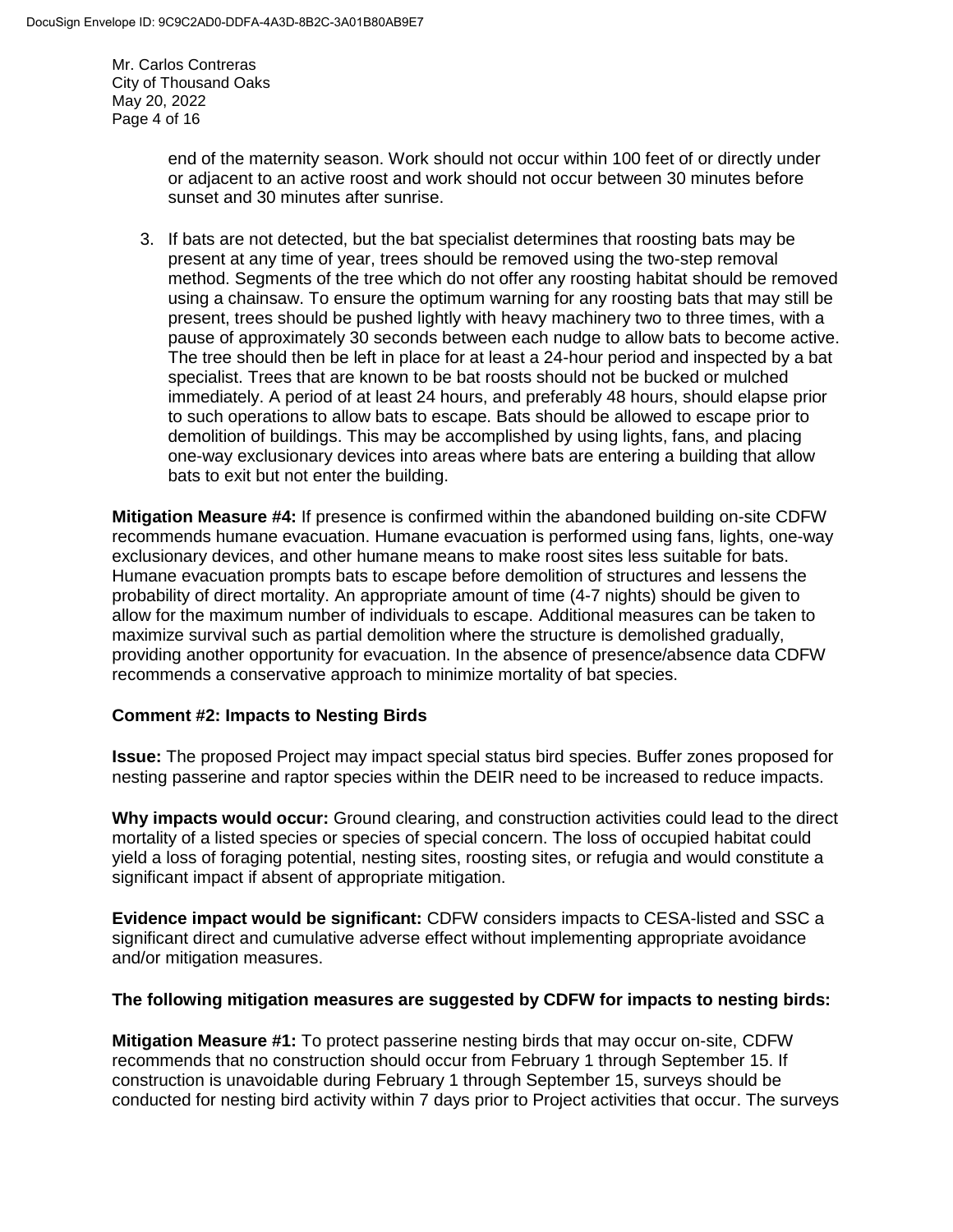Mr. Carlos Contreras City of Thousand Oaks May 20, 2022 Page 5 of 16

should be conducted by a qualified biologist to determine if active bird nests of special status bird species. Surveys should occur in the construction zone and within 500 feet of the site. The nesting bird surveys should be conducted at appropriate nesting times and concentrate on potential roosting or perch sites.

**Mitigation Measure #2:** If any nests of passerine birds are observed, these nests should be designated an ecologically sensitive area and protected (while occupied) by a minimum 300-foot radius during project construction. If active nests are found, all construction must be postponed or halted until the biologist determined the nest is vacated, juveniles have fledged, and no evidence of a second nesting attempt is observed. The biologist should serve as a construction monitor during periods of construction occur near the active nest areas to ensure that no inadvertent impacts occur.

#### **The following mitigation measures are suggested by CDFW for impacts to raptors:**

**Mitigation Measure #1:** To protect nesting raptors that may occur on-site, CDFW recommends that the final environmental document include a measure that no construction should occur from January 1 through September 15. If construction is unavoidable during January 1 through September 15, a qualified biologist should complete surveys for nesting bird activity the orders *Falconiformes* and *Strigiformes* (raptors and owls) within a 500-foot radius of the construction site. The nesting bird surveys should be conducted at appropriate nesting times and concentrate on potential roosting or perch sites. If any nests of birds of prey are observed, these nests should be designated an ecologically sensitive area and protected (while occupied) by a minimum 500-foot radius during project construction. Pursuant to FGC Sections 3503 and 3503.5, it is unlawful to take, possess, or needlessly destroy the nest or eggs of any bird or birdof-prey.

**Mitigation Measure #2:** CDFW cannot authorize the take of any fully protected species as defined by state law. State fully protected species may not be taken or possessed at any time and no licenses or permits may be issued for its take except for collecting those species for necessary scientific research and relocation of the bird species for protection of livestock (Fish & G. Code, §§ 3511, 4700, 5050, 5515). CDFW has advised the Permittee that take of any species designated as fully protected under the Fish and Game Code is prohibited. CDFW recognizes that certain fully-protected species are documented to occur on, or in, the vicinity of the Project area, or that such species have some potential to occur on, or in, the vicinity of Project, due to the presence of suitable habitat.

### **Comment #3: Spreading Invasive Pests and Diseases**

**Issue:** CDFW is concerned that the DEIR does not describe procedures for disposal of removed trees which may be infested with invasive pests and disease.

**Specific impacts:** The Project proposes to remove an unspecified amount of vegetation. Improper disposal of vegetation may result in the spread of tree insect pests and disease into areas not currently exposed to these stressors. This could result in expediting the loss of oaks and other trees in California which support a high biological diversity including special status species. The environmental document should address the presence or absence of goldspotted oak borer (*Agrilus auroguttatus*), Polyphagus shot-hole borer (*Euwallacea* sp.), and thousand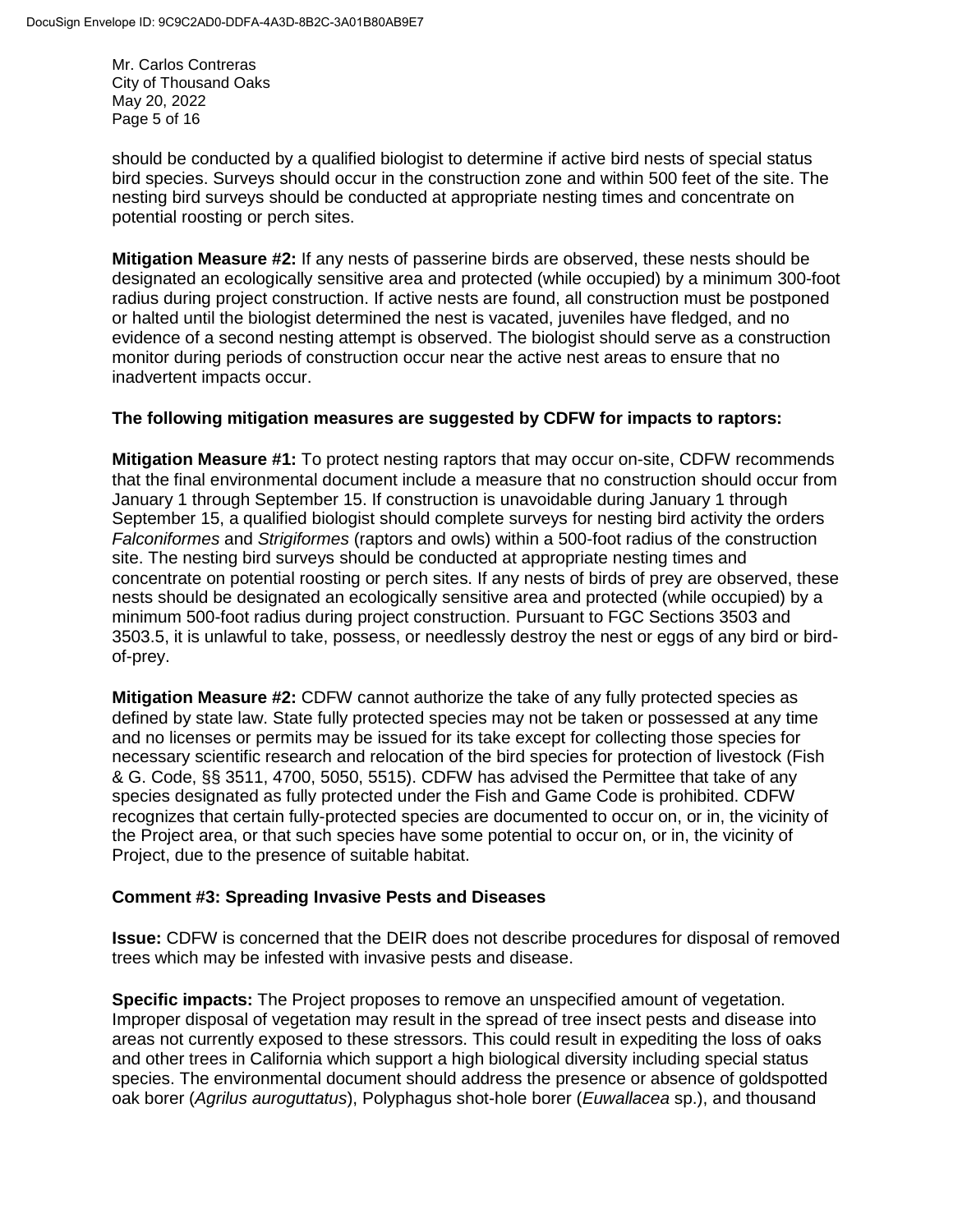Mr. Carlos Contreras City of Thousand Oaks May 20, 2022 Page 6 of 16

canker fungus (*Geosmithia morbida*) in on-site trees and, if present, describe how any effected trees would be disposed of as part of the Project.

**Why impacts would occur**: Within the DEIR Appendix C are the results of the tree surveys conducted in 2021. Within table two is a summary which grades the trees from A (outstanding)- E (dead). Of the ten trees assessed five were scored a D (poor), four scored C (average), and one scored B (above average). D scores indicate the tree is exhibiting a greater degree of disease or pest infestation that normal and appears to be in a state of decline. However, the pests/diseases identified were not given any specific mention within the document. The Project may remove tree species that could host insect pests and diseases. Trees will be removed and presumably hauled to off-site locations for disposal thereby potentially exposing off-site oak and other tree species to infestation and disease.

**Evidence impact would be significant:** The Project may have a substantial adverse effect on any sensitive natural communities identified in local or regional plans, policies, and regulations or by the CDFW or USFWS. The Project may result in a substantial adverse effect, either directly or through habitat modifications, on species identified as a candidate, sensitive, or special status species in local or regional plans, policies, or regulations, or by CDFW or USFWS that are dependent on habitats susceptible to insect and disease pathogens.

**Mitigation Measure #1:** CDFW recommends the City/Applicant work with the certified arborist to identify all trees and species for removal from the Project site and inspect those trees for contagious tree diseases including but not limited to: thousand canker fungus (https://thousandcankers.com/), Polyphagous shot hole borer (https://ucanr.edu/sites/eskalenlab/?file=index.html), and goldspotted oak borer (http://ipm.ucanr.edu/PMG/PESTNOTES/pn74163.html). A summary report documenting inspection methods, number and species of trees inspected, results, and conclusions, including negative findings, should be submitted to CDFW for review and included as an appendix in final environmental documents. The summary report should also include photographic documentation of entry/exit holes and evidence of pests/disease.

**Mitigation Measure #2:** If invasive pests and/or diseases are detected, the City/Applicant should provide an infectious tree disease management plan and describe how it will be implemented to avoid significant impacts under CEQA. To avoid the spread of infectious tree diseases, diseased trees should not be transported from the Project site without first being treated using best available management practices relevant for each tree disease observed. A management plan should be submitted to CDFW for review and included as an appendix in the final environmental document.

### **Comment #4: Impacts to Non-Game Mammals and Wildlife**

**Issue:** Wildlife may still move through the Project site during the daytime or nighttime. CDFW is concerned that any wildlife potentially moving through or seeking temporary refuge on the Project site may be directly impacted during Project activities and construction. Any final fence, or other design features, design should allow for wildlife movement.

**Specific impacts:** Project activities and construction equipment may directly impact wildlife and birds moving through or seeking temporary refuge on site. This could result in wildlife and bird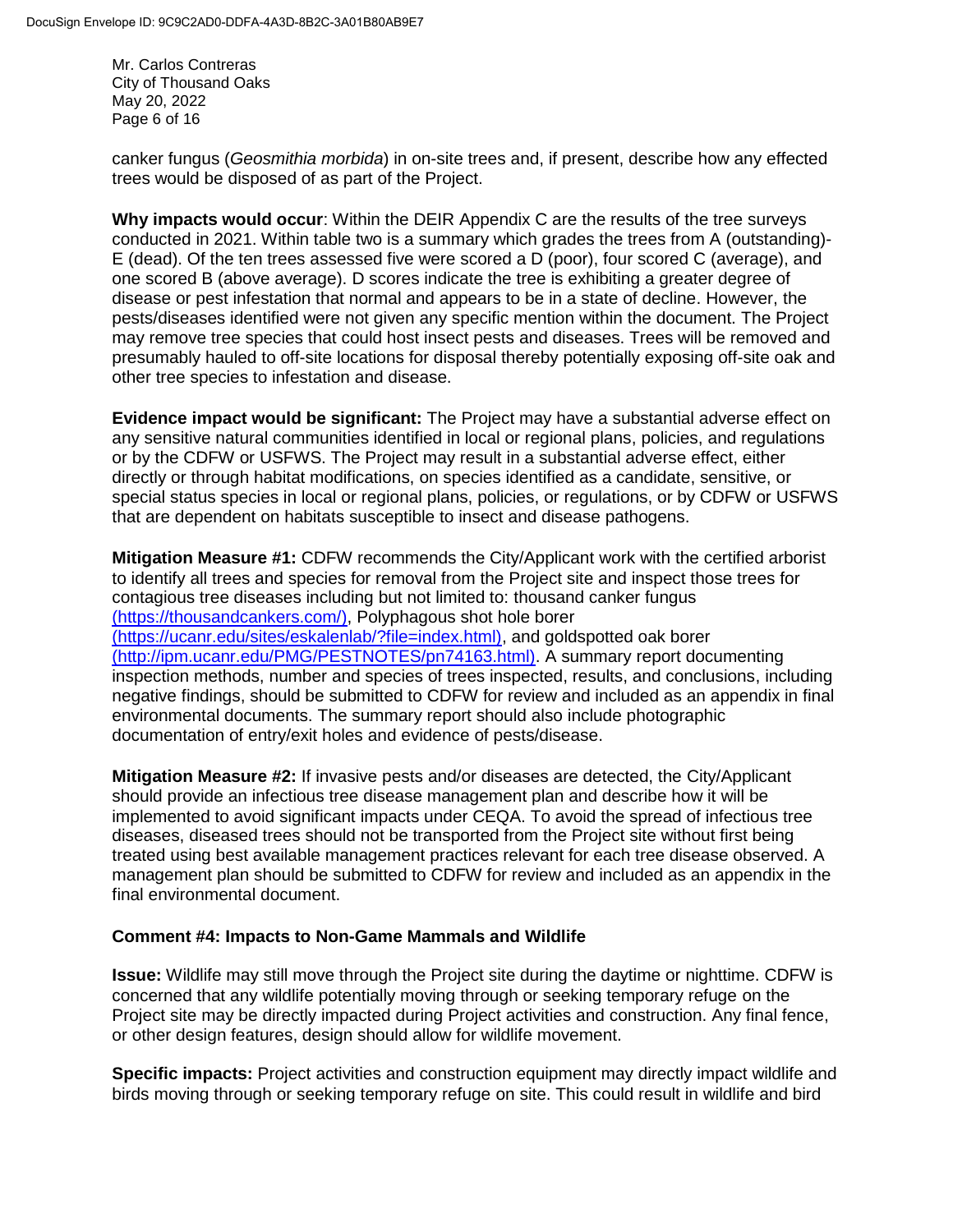Mr. Carlos Contreras City of Thousand Oaks May 20, 2022 Page 7 of 16

mortality. Furthermore, depending on the final fencing design, the Project may cumulatively restrict wildlife movement opportunity.

**Why impacts would occur:** Direct impacts to wildlife may occur from: ground disturbing activities (e.g., staging, access, excavation, grading); wildlife being trapped or entangled in construction materials and erection of restrictive fencing; and wildlife could be trampled by heavy equipment operating in the Project site.

**Evidence impact would be significant:** Mammals occurring naturally in California are considered non-game mammals and are afforded protection by State law from take and/or harassment (Fish & Game Code, § 4150; Cal. Code of Regs, § 251.1).

**Recommended Potentially Feasible Mitigation Measure(s):** CDFW recommends the following four mitigation measures to avoid and minimize direct impacts to wildlife during Project construction and activities.

**Mitigation Measure #1:** If fencing is proposed for use during construction or during the life of the Project, fences should be constructed with materials that are not harmful to wildlife. Prohibited materials include, but are not limited to, spikes, glass, razor, or barbed wire. Fencing should also be minimized so as not to restrict free wildlife movement through habitat areas. CDFW recommends the City consider permeable fencing as part of its mitigation for Projectrelated impacts. Wildlife impermeable fencing is fencing that prevents or creates a barrier for the passage of wildlife from one side to the other. Los Angeles County's Significant Ecological Areas Ordinance Implementation Guide [\(https://planning.lacounty.gov/site/sea/wp](https://planning.lacounty.gov/site/sea/wp-content/uploads/2020/02/SEA-IG-2-6-20.pdf)[content/uploads/2020/02/SEA-IG-2-6-20.pdf\)](https://planning.lacounty.gov/site/sea/wp-content/uploads/2020/02/SEA-IG-2-6-20.pdf) offers additional information on permeable fencing as well as design standards. CDFW recommends reviewing those design standards.

**Mitigation Measure #2:** To avoid direct mortality, a qualified biological monitor should be on site prior to and during ground and habitat disturbing activities to move out of harm's way special status species or other wildlife of low mobility that would be injured or killed by grubbing or Project-related construction activities. Salvaged wildlife of low mobility should be removed and placed onto adjacent and suitable (i.e., species appropriate) habitat out of harm's way.

It should be noted that the temporary relocation of on-site wildlife does not constitute effective mitigation for the purposes of offsetting Program impacts associated with habitat loss.

**Mitigation Measure #3:** Grubbing and grading should be done to avoid islands of habitat where wildlife may take refuge and later be killed by heavy equipment. Grubbing and grading should be done from the center of the Project site, working outward towards adjacent habitat off site where wildlife may safely escape.

### **Additional Recommendations**

Landscaping. CDFW recommends using native, drought tolerant plants when choosing landscaping pallets. Using native plants free of pesticides or herbicides will add resources to pollinators and other wildlife. CDFW also recommends ensuring California sycamores that are planted as part of mitigation are genetically tested. Hybridization has occurred with the nonnative London plane (*Plantanus hispanica*), a common landscaping tree, which has put competitive stress upon the native California sycamore (*Plantus racemosa*).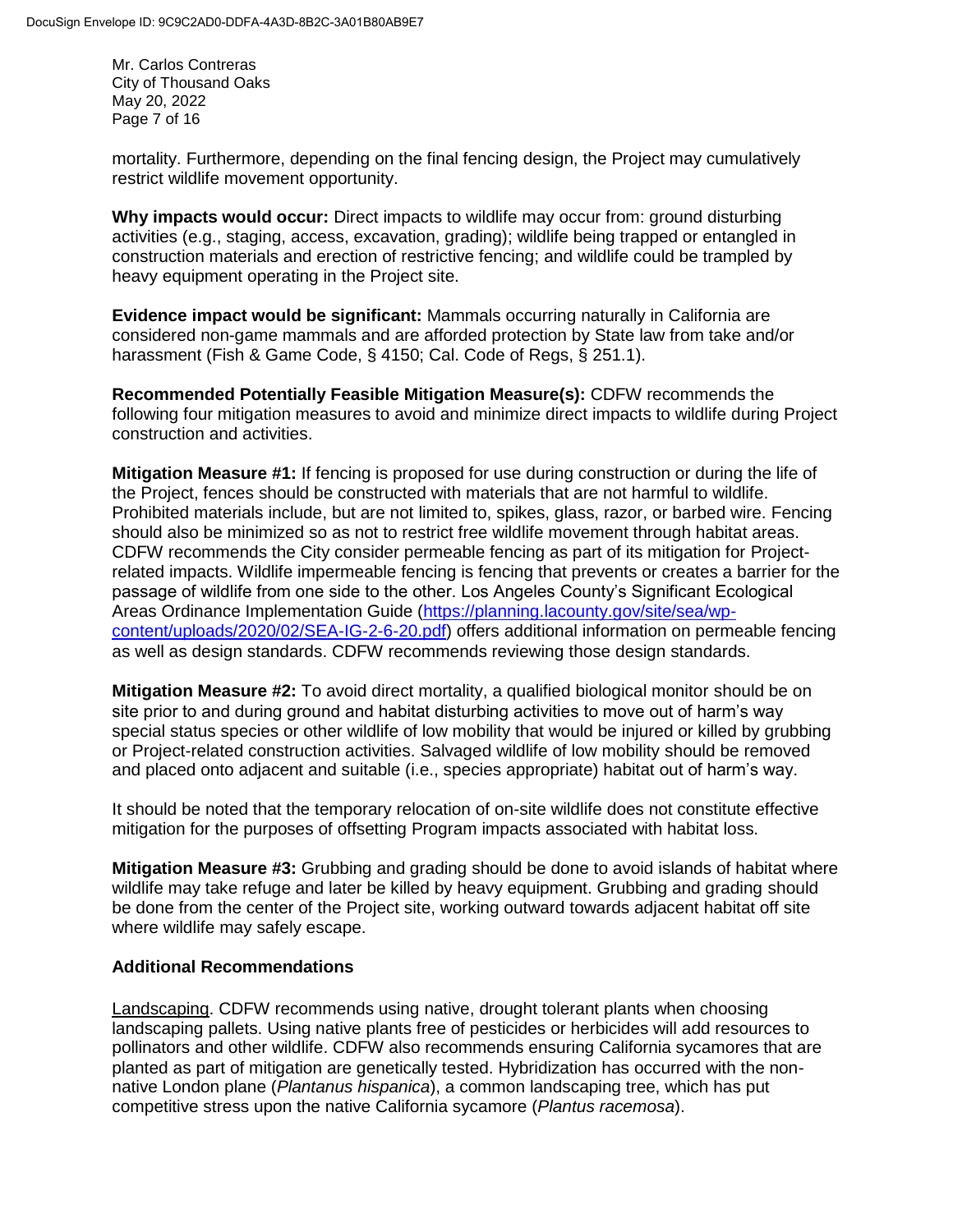Mr. Carlos Contreras City of Thousand Oaks May 20, 2022 Page 8 of 16

Fuel Modification. If the Project includes fuel modification, CDFW recommends that the final environmental include avoidance and mitigation measures for any fuel modification activities conducted within and adjacent to the Project area. A weed management plan should be developed for all areas adjacent to open space that will be subject to fuel modification disturbance. CDFW also recommends that any irrigation proposed in fuel modification zones drain back into the development and not onto natural habitat land as perennial sources of water allow for the introduction of invasive Argentine ants.

Mitigation and Monitoring Reporting Plan. Per Public Resources Code section 21081.6(a)(1), CDFW has provided the City with a summary of our suggested mitigation measures and recommendations in the form of an attached Draft Mitigation and Monitoring Reporting Plan. A final MMRP should reflect results following additional plant and wildlife surveys and the Project's final on and/or off-site mitigation plans.

### **Filing Fees**

The Project, as proposed, would have an impact on fish and/or wildlife, and assessment of filing fees is necessary. Fees are payable upon filing of the Notice of Determination by the County and serve to help defray the cost of environmental review by CDFW. Payment of the fee is required for the underlying Project approval to be operative, vested, and final (Cal. Code Regs., tit. 14, § 753.5; Fish & G. Code, § 711.4; Pub. Resources Code, § 21089).

## **Conclusion**

We appreciate the opportunity to comment on the Project to assist the City in adequately analyzing and minimizing/mitigating impacts to biological resources. CDFW requests an opportunity to review and comment on any response that the City has to our comments and to receive notification of any forthcoming hearing date(s) for the Project [CEQA Guidelines, § 15073(e)]. If you have any questions or comments regarding this letter, please contact Angela Castanon, Environmental Scientist, at [Angela.Castanon@wildlife.ca.gov](mailto:Baron.Barrera@wildlife.ca.gov)

Sincerely,

DocuSigned by: ts

EFB6E58CFE24724F5<br>Erinn Wilson-Olgin Environmental Program Manager I

EC: CDFW

Steve Gibson – Los Alamitos – [Steve.Gibson@wildlife.ca.gov](mailto:Steve.Gibson@wildlife.ca.gov) Emily Galli – Fillmore – [Emily.Galli@wildlife.ca.gov](mailto:Emily.Galli@wildlife.ca.gov) Susan Howell – San Diego – [Susan.Howell@wildlife.ca.gov](mailto:Susan.Howell@wildlife.ca.gov) CEQA Program Coordinator – Sacramento – [CEQACommentLetters@wildlife.ca.gov](mailto:CEQACommentLetters@wildlife.ca.gov) 

State Clearinghouse - [state.clearinghouse@opr.ca.gov](mailto:state.clearinghouse@opr.ca.gov)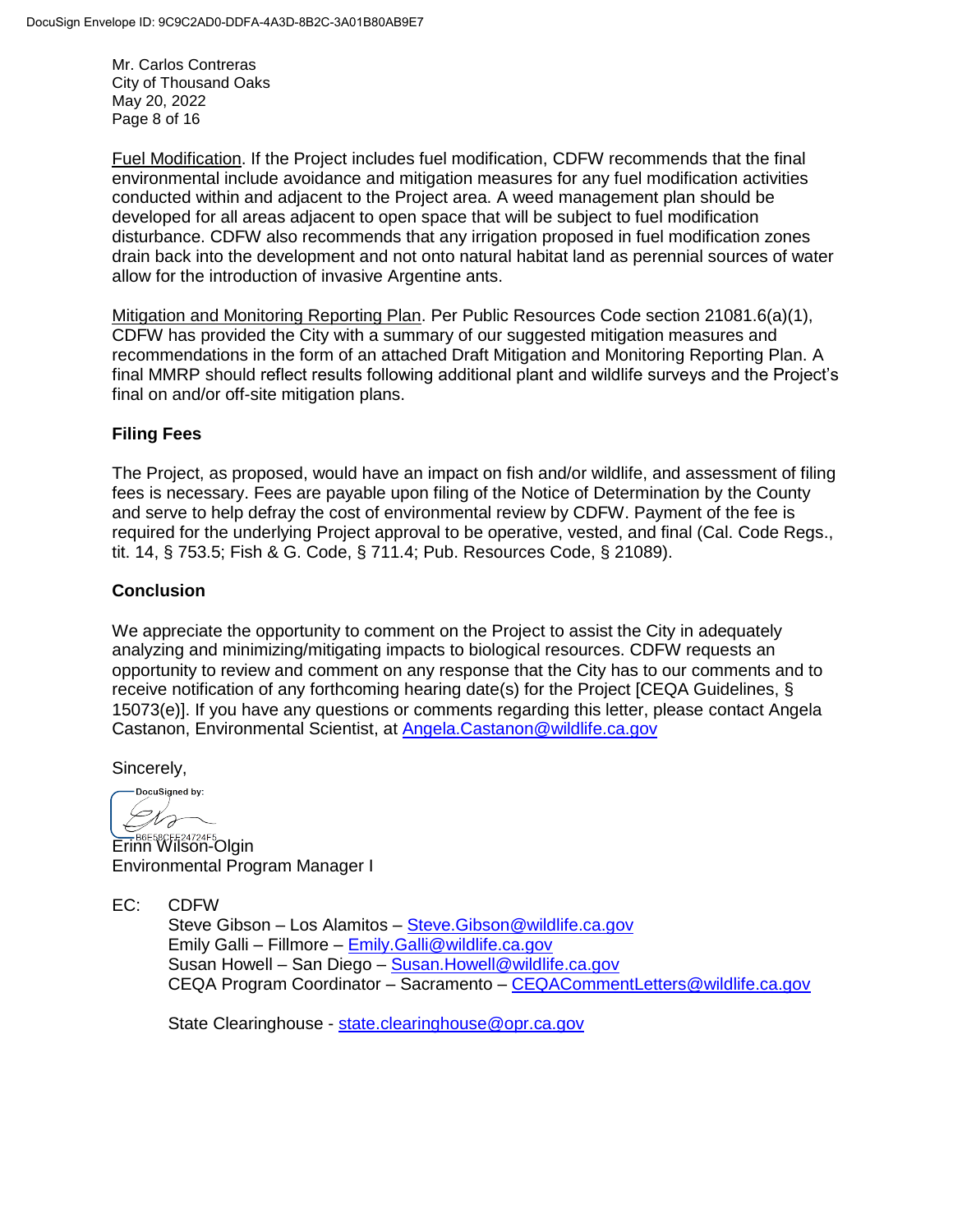Mr. Carlos Contreras City of Thousand Oaks May 20, 2022 Page 9 of 16

### **References:**

- Avila-Flores, R. and B.M. Fenton. 2005. Use of Spatial features by Foraging Insectivorous Bats in a Large Urban Landscape. Journal of Mammalogy 86(6):1193-1204.
- Hinshaw, J.M., Holmstead, G.L., Cypher, B.L., Anderson D.C. 1998. Effects of Simulated Field Disturbance and Topsoil Salvage on Eristrium Hooveri. Accessed from: <http://www.jstor.org/stable/41425279>
- Johnston, D., Tatarian, G., Pierson, E. 2004. California Bat Mitigation Techniques, Solutions, and Effectiveness. [Internet]. [cited 2020 June 16]. Available from: <https://nrm.dfg.ca.gov/FileHandler.ashx?DocumentID=10334>
- Oprea, M., Mendes, P., Vieira, T.B., Ditchfield, A.D. 2009. Do Wooded Streets Provide Connectivity for Bats in an Urban Landscape? Biodiversity Conservation 18:2361-2371.
- Remington, S and D.S. Cooper. 2014. Bat Survey of Griffith Park, Los Angeles, California. The Southwestern Naturalist 59(4):473-479.
- [TCD] Thousand Cankers Disease. 2021. What is Thousand Cankers? Available from: <https://thousandcankers.com/>
- [UCCE] UC California Cooperative Extension. 2022. Eskalen's Lab. Available from: <https://ucanr.edu/sites/eskalenlab/?file=index.html>
- [UCIPM] UC Integrated Pest Management Program. 2021. Goldcpotted Oak Borer. Available from:<http://ipm.ucanr.edu/PMG/PESTNOTES/pn74163.html>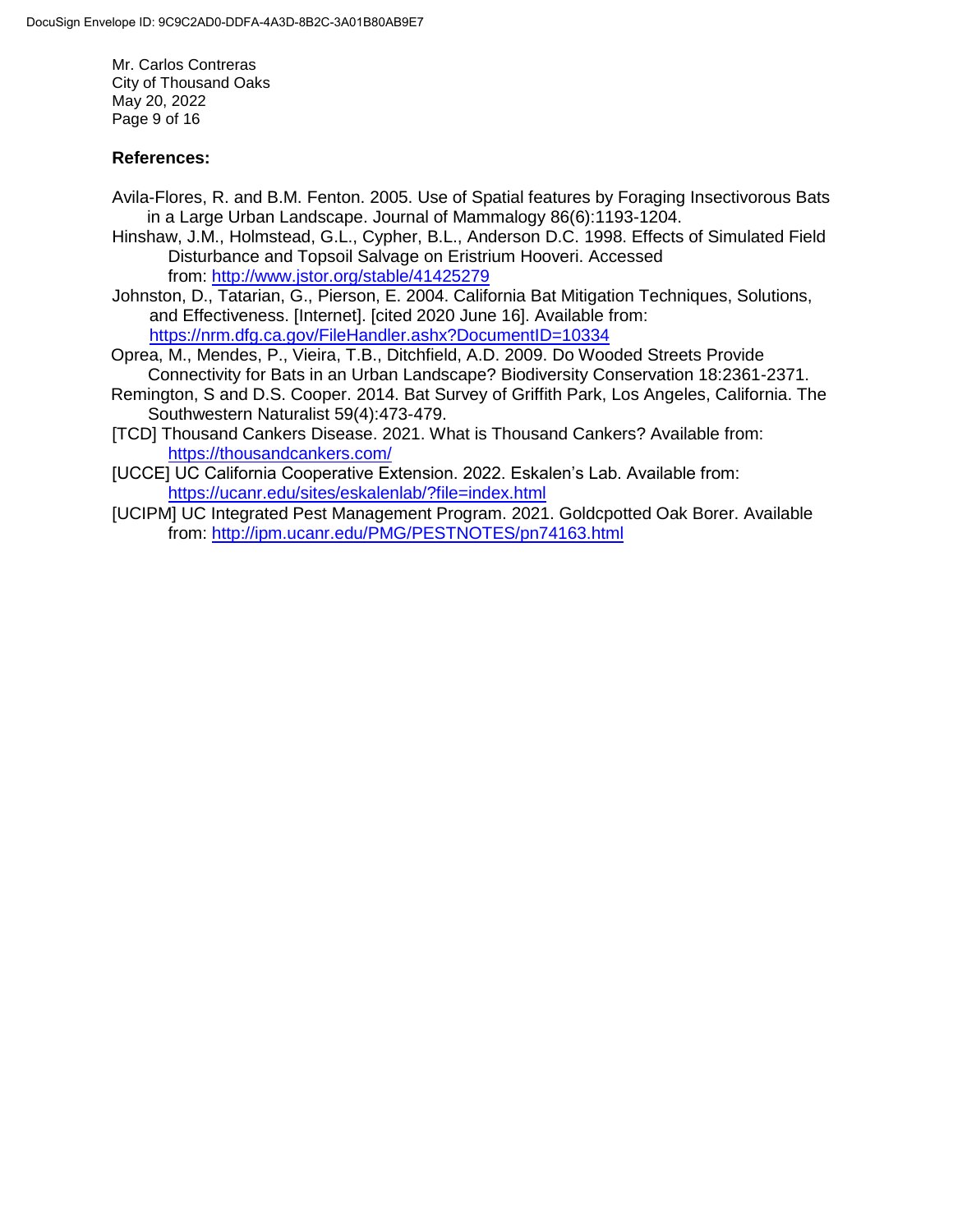State of California – Natural Resources Agency *GAVIN NEWSOM*, *Governor* DEPARTMENT OF FISH AND WILDLIFE *CHARLTON H. BONHAM, Director* South Coast Region 3883 Ruffin Road San Diego, CA 92123 (858) 467-4201 [www.wildlife.ca.gov](http://www.wildlife.ca.gov/)



# **Attachment A: Draft Mitigation and Monitoring Reporting Plan**

CDFW recommends the following language to be incorporated into a future environmental document for the Project. A final MMRP should reflect results following additional plant and wildlife surveys and the Project's final on and/or off-site mitigation plans.

| <b>Biological Resources (BIO)</b>               |                                                                                                                                                                                                                                                                                                                                                                                                                                                                                                                                                                                                                                                                                                                                                                    |                                                       |                                        |  |
|-------------------------------------------------|--------------------------------------------------------------------------------------------------------------------------------------------------------------------------------------------------------------------------------------------------------------------------------------------------------------------------------------------------------------------------------------------------------------------------------------------------------------------------------------------------------------------------------------------------------------------------------------------------------------------------------------------------------------------------------------------------------------------------------------------------------------------|-------------------------------------------------------|----------------------------------------|--|
| Mitigation Measure (MM) or Recommendation (REC) |                                                                                                                                                                                                                                                                                                                                                                                                                                                                                                                                                                                                                                                                                                                                                                    | <b>Timing</b>                                         | <b>Responsible Party</b>               |  |
| MM-BIO-1-<br><b>Impacts to Bats</b>             | CDFW recommends a qualified bat specialist conduct bat roosting<br>surveys within the Project site and a 200-foot buffer to locate<br>potential bat roosting sites. These assessments will determine<br>baseline conditions of potential roosting areas present throughout<br>the study area to identify trees and/or structures (i.e., tunnels,<br>maintenance buildings, food concession stands, comfort stations)<br>that could provide daytime and/or nighttime roost sites.                                                                                                                                                                                                                                                                                   | Prior to<br>Project<br>construction<br>and activities | City of Thousand<br>Oaks/<br>Applicant |  |
| MM-BIO-2-<br><b>Impacts to Bats</b>             | To prevent project delays and possible "take," CDFW also<br>recommends nighttime emergence surveys of day roosts during<br>seasons when bats are most mobile (April 1 to September 30).<br>Emergence surveys should be performed shortly after dusk to<br>identify any bats that emerge from a potential roost site. CDFW<br>recommends using acoustic recognition technology to maximize<br>detection of bats. In most parts of California, night roost use will<br>only occur from spring through fall while day roosts are typically<br>utilized during the spring, summer, and fall in California (Johnston<br>et al. 2004).<br>Survey methodology and results, including negative findings,<br>should be included in final environmental documents. Depending | Prior to<br>Project<br>construction<br>and activities | City of Thousand<br>Oaks/<br>Applicant |  |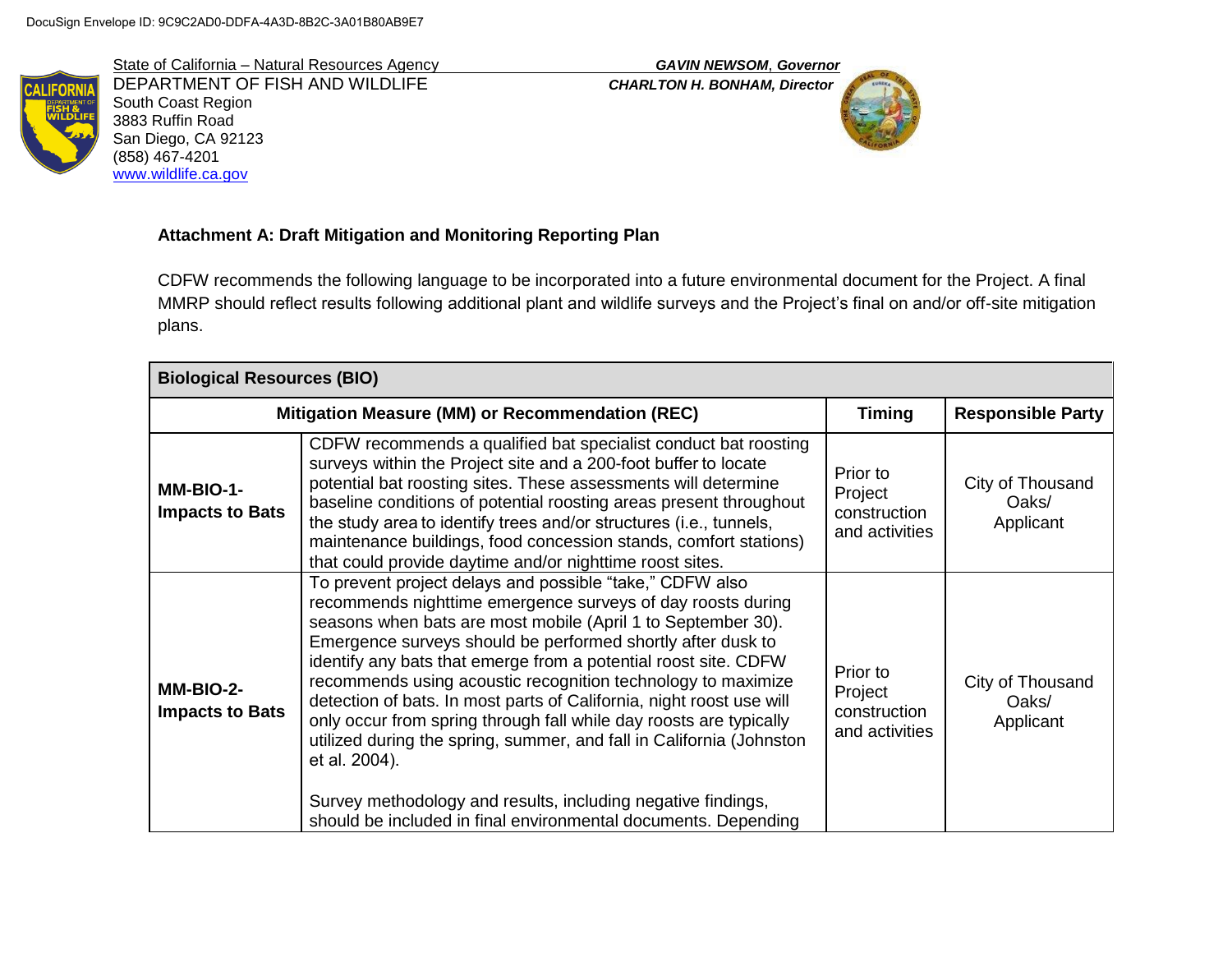Mr. Carlos Contreras City of Thousand Oaks May 20, 2022 Page 11 of 16

| MM-BIO-3-<br><b>Impacts to Bats</b> | on survey results, please discuss potentially significant effects of<br>the proposed Project on the bats and include species specific<br>mitigation measures to reduce impacts to below a level of<br>significance (CEQA Guidelines, § 15125).<br>If maternity roosts are found, CDFW recommends, the following<br>mitigation measures:<br>1. If maternity roosts are found, to the extent feasible, work<br>should be scheduled between October 1 and February 28,<br>outside of the maternity roosting season when young bats<br>are present but are not yet ready to fly out of the roost<br>(March 1 to September 30).<br>2. If maternity roosts are found and if trees and/or structures<br>must be removed/demolished during the maternity season,<br>a qualified bat specialist should conduct a pre-construction<br>survey to identify those trees and/or structures proposed for<br>disturbance that could provide hibernacula or nursery<br>colony roosting habitat. Acoustic recognition technology<br>should be used to maximize detection of bats. Each tree<br>and/or structure identified as potentially supporting an<br>active maternity roost should be closely inspected by the<br>bat specialist no more than 7 days prior to tree and/or<br>structure disturbance to determine the presence or<br>absence of roosting bats more precisely. If maternity roosts<br>are detected, trees and/or structures determined to be<br>maternity roosts should be left in place until the end of the<br>maternity season. Work should not occur within 100 feet of<br>or directly under or adjacent to an active roost and work | Prior to<br>Project<br>construction<br>and activities | City of Thousand<br>Oaks/<br>Applicant |
|-------------------------------------|-------------------------------------------------------------------------------------------------------------------------------------------------------------------------------------------------------------------------------------------------------------------------------------------------------------------------------------------------------------------------------------------------------------------------------------------------------------------------------------------------------------------------------------------------------------------------------------------------------------------------------------------------------------------------------------------------------------------------------------------------------------------------------------------------------------------------------------------------------------------------------------------------------------------------------------------------------------------------------------------------------------------------------------------------------------------------------------------------------------------------------------------------------------------------------------------------------------------------------------------------------------------------------------------------------------------------------------------------------------------------------------------------------------------------------------------------------------------------------------------------------------------------------------------------------------------------------------------------------------------------------------------|-------------------------------------------------------|----------------------------------------|
|                                     | should not occur between 30 minutes before sunset and 30<br>minutes after sunrise.<br>3. If bats are not detected, but the bat specialist determines<br>that roosting bats may be present at any time of year, trees                                                                                                                                                                                                                                                                                                                                                                                                                                                                                                                                                                                                                                                                                                                                                                                                                                                                                                                                                                                                                                                                                                                                                                                                                                                                                                                                                                                                                      |                                                       |                                        |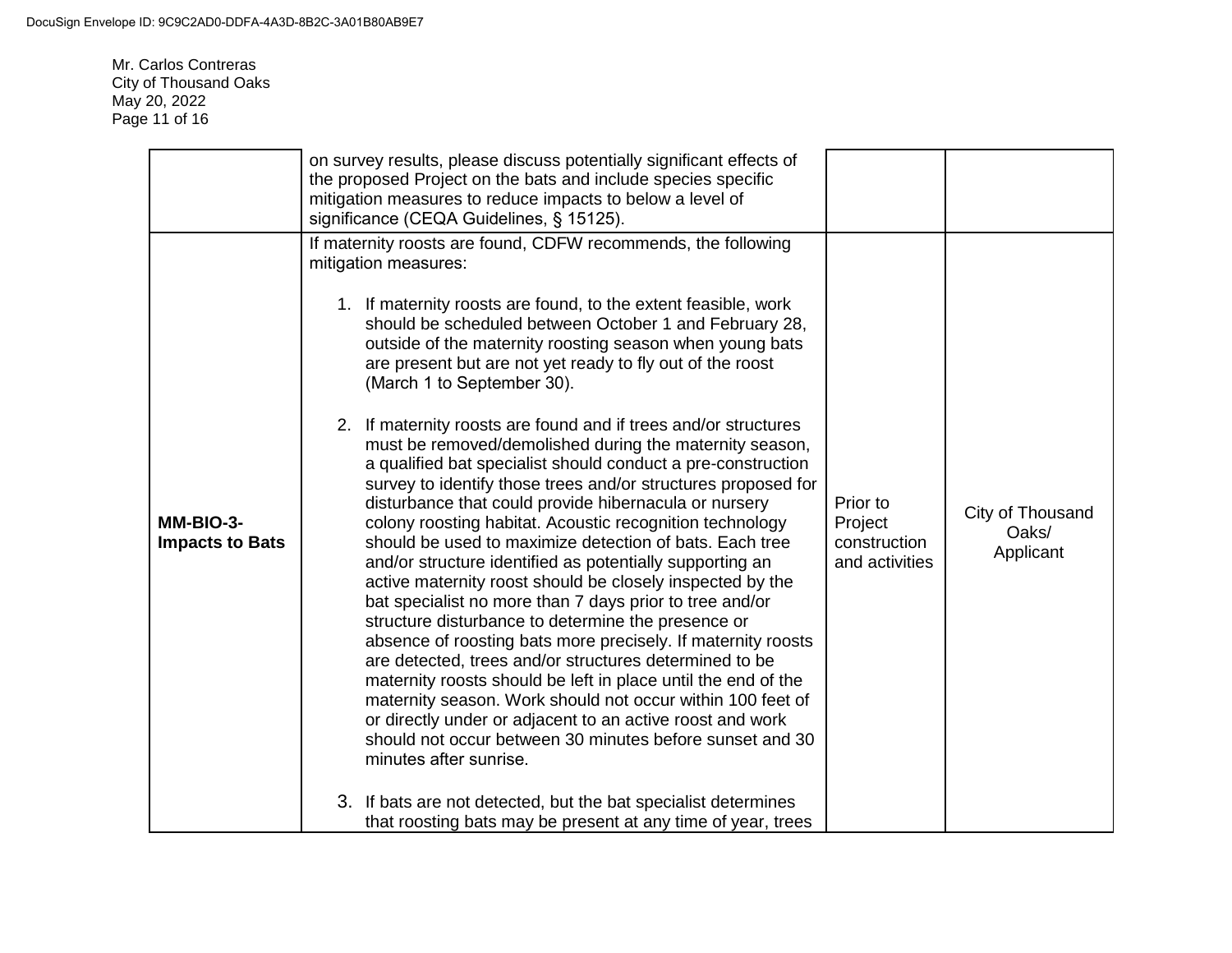Mr. Carlos Contreras City of Thousand Oaks May 20, 2022 Page 12 of 16

|                                     | should be removed using the two-step removal method.<br>Segments of the tree which do not offer any roosting<br>habitat should be removed using a chainsaw. To ensure<br>the optimum warning for any roosting bats that may still be<br>present, trees should be pushed lightly with heavy<br>machinery two to three times, with a pause of<br>approximately 30 seconds between each nudge to allow<br>bats to become active. The tree should then be left in place<br>for at least a 24-hour period and inspected by a bat<br>specialist. Trees that are known to be bat roosts should not<br>be bucked or mulched immediately. A period of at least 24<br>hours, and preferably 48 hours, should elapse prior to such<br>operations to allow bats to escape. Bats should be allowed<br>to escape prior to demolition of buildings. This may be<br>accomplished by using lights, fans, and placing one-way<br>exclusionary devices into areas where bats are entering a<br>building that allow bats to exit but not enter the building. |                                                       |                                        |
|-------------------------------------|------------------------------------------------------------------------------------------------------------------------------------------------------------------------------------------------------------------------------------------------------------------------------------------------------------------------------------------------------------------------------------------------------------------------------------------------------------------------------------------------------------------------------------------------------------------------------------------------------------------------------------------------------------------------------------------------------------------------------------------------------------------------------------------------------------------------------------------------------------------------------------------------------------------------------------------------------------------------------------------------------------------------------------------|-------------------------------------------------------|----------------------------------------|
| MM-BIO-4-<br><b>Impacts to Bats</b> | If presence is confirmed within the abandoned building on-site<br>CDFW recommends humane evacuation. Humane evacuation is<br>performed using fans, lights, one-way exclusionary devices, and<br>other humane means to make roost sites less suitable for bats.<br>Humane evacuation allows bats to escape before demolition of<br>structures and lessens the probability of direct mortality. An<br>appropriate amount of time (4-7 nights) should be given to allow for<br>the maximum number of individuals to escape. Additional<br>measures can be taken to maximize survival such as partial<br>demolition where the structure is demolished gradually, providing<br>another opportunity for evacuation. In the absence of<br>presence/absence data CDFW recommends a conservative<br>approach to minimize mortality of bat species.                                                                                                                                                                                                | Prior to<br>Project<br>construction<br>and activities | City of Thousand<br>Oaks/<br>Applicant |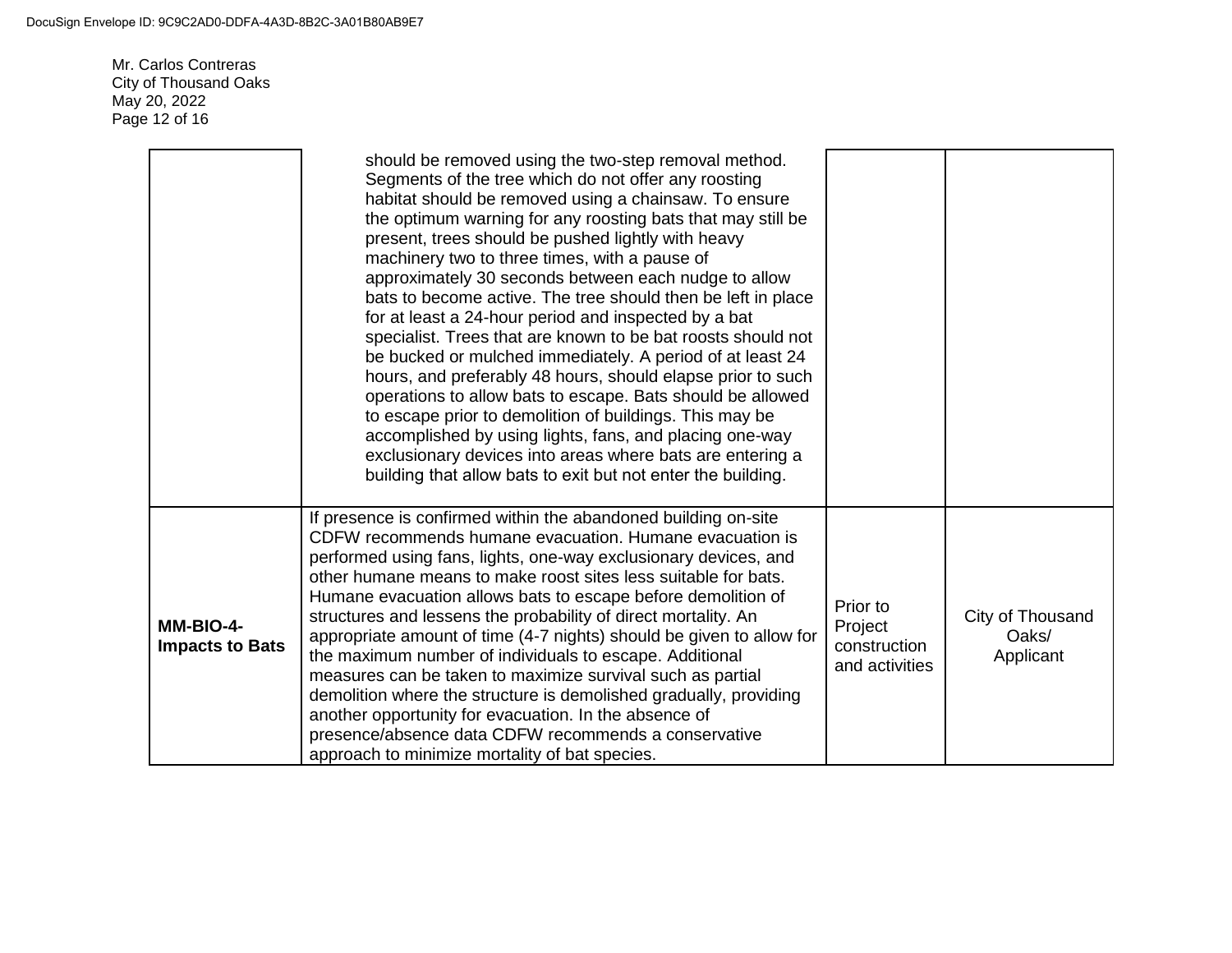Mr. Carlos Contreras City of Thousand Oaks May 20, 2022 Page 13 of 16

| MM-BIO-5-<br>Impacts to<br><b>Nesting Birds</b> | To protect passerine nesting birds that may occur on-site, CDFW<br>recommends that no construction should occur from February 1<br>through September 15. If construction is unavoidable during<br>February 1 through September 15, surveys should be conducted<br>for nesting bird activity within 7 days prior to Project activities that<br>occur. The surveys should be conducted by a qualified biologist to<br>determine if active bird nests of special status bird species.<br>Surveys should occur in the construction zone and within 500 feet<br>of the site. The nesting bird surveys should be conducted at<br>appropriate nesting times and concentrate on potential roosting or<br>perch sites.                                                                                                                                                                            | Prior to<br>Project<br>construction<br>and activities            | City of Thousand<br>Oaks/<br>Applicant |
|-------------------------------------------------|------------------------------------------------------------------------------------------------------------------------------------------------------------------------------------------------------------------------------------------------------------------------------------------------------------------------------------------------------------------------------------------------------------------------------------------------------------------------------------------------------------------------------------------------------------------------------------------------------------------------------------------------------------------------------------------------------------------------------------------------------------------------------------------------------------------------------------------------------------------------------------------|------------------------------------------------------------------|----------------------------------------|
| MM-BIO-6-<br>Impacts to<br><b>Nesting Birds</b> | If any nests of passerine birds are observed, these nests should be<br>designated an ecologically sensitive area and protected (while<br>occupied) by a minimum 300-foot radius during project<br>construction. If active nests are found, all construction must be<br>postponed or halted until the biologist determined the nest is<br>vacated, juveniles have fledged, and no evidence of a second<br>nesting attempt is observed. The biologist should serve as a<br>construction monitor during periods of construction occur near the<br>active nest areas to ensure that no inadvertent impacts occur.                                                                                                                                                                                                                                                                            | Prior to/<br>During<br>Project<br>construction<br>and activities | City of Thousand<br>Oaks/<br>Applicant |
| MM-BIO-7-<br>Impacts to<br><b>Nesting Birds</b> | To protect nesting raptors that may occur on-site, CDFW<br>recommends that the final environmental document include a<br>measure that no construction should occur from January 1 through<br>September 15. If construction is unavoidable during January 1<br>through September 15, a qualified biologist should complete<br>surveys for nesting bird activity the orders Falconiformes and<br>Strigiformes (raptors and owls) within a 500-foot radius of the<br>construction site. The nesting bird surveys should be conducted at<br>appropriate nesting times and concentrate on potential roosting or<br>perch sites. If any nests of birds of prey are observed, these nests<br>should be designated an ecologically sensitive area and protected<br>(while occupied) by a minimum 500-foot radius during project<br>construction. Pursuant to FGC Sections 3503 and 3503.5, it is | Prior to/<br>During<br>Project<br>construction<br>and activities | City of Thousand<br>Oaks/<br>Applicant |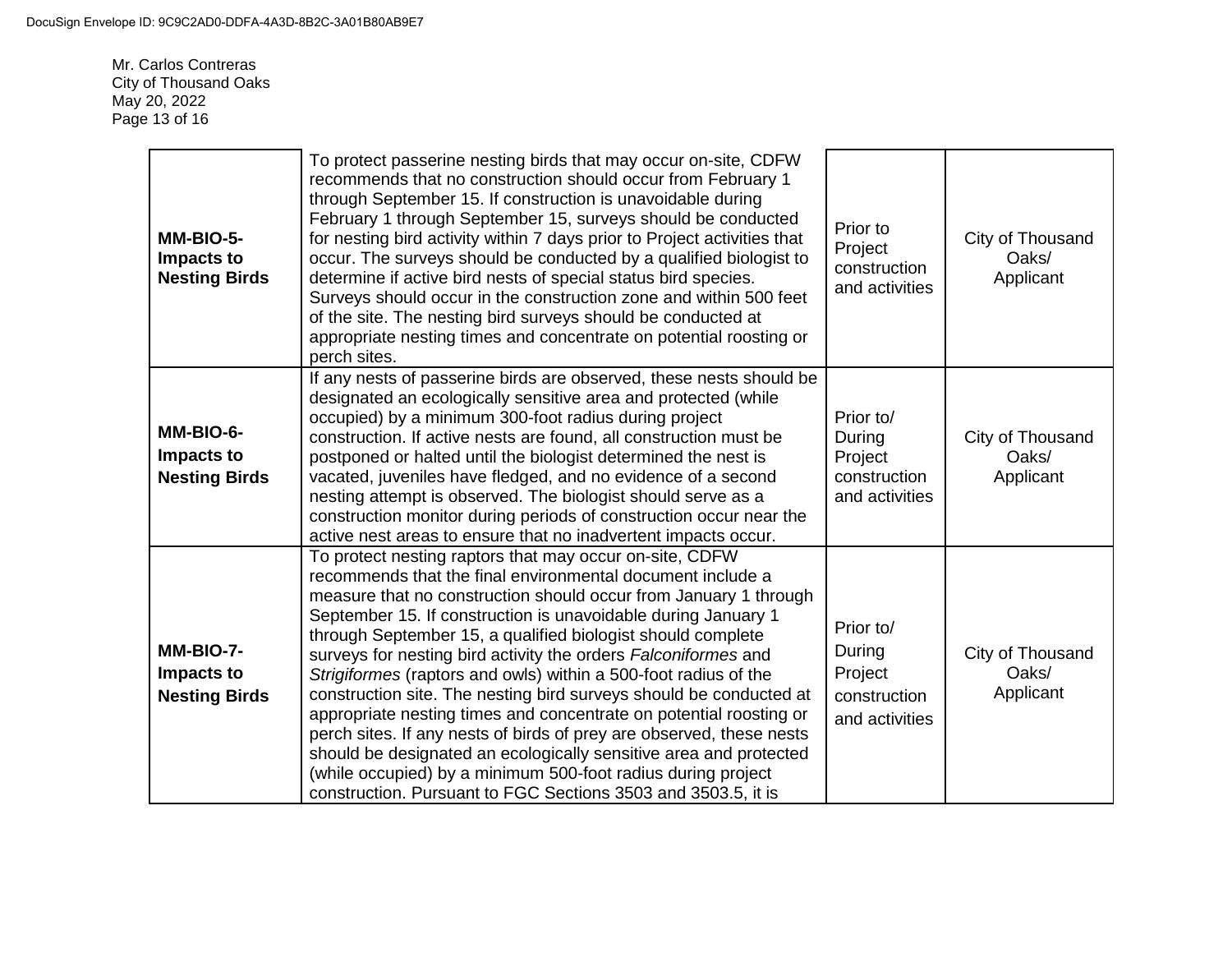Mr. Carlos Contreras City of Thousand Oaks May 20, 2022 Page 14 of 16

|                                                                        | unlawful to take, possess, or needlessly destroy the nest or eggs<br>of any bird or bird-of-prey.                                                                                                                                                                                                                                                                                                                                                                                                                                                                                                                                                                                                                                                                                                                                                                 |                                                       |                                        |
|------------------------------------------------------------------------|-------------------------------------------------------------------------------------------------------------------------------------------------------------------------------------------------------------------------------------------------------------------------------------------------------------------------------------------------------------------------------------------------------------------------------------------------------------------------------------------------------------------------------------------------------------------------------------------------------------------------------------------------------------------------------------------------------------------------------------------------------------------------------------------------------------------------------------------------------------------|-------------------------------------------------------|----------------------------------------|
| MM-BIO-8-<br>Impacts to<br><b>Nesting Birds</b>                        | CDFW cannot authorize the take of any fully protected species as<br>defined by state law. State fully protected species may not be<br>taken or possessed at any time and no licenses or permits may be<br>issued for its take except for collecting those species for necessary<br>scientific research and relocation of the bird species for protection<br>of livestock (Fish & G. Code, §§ 3511, 4700, 5050, 5515). CDFW<br>has advised the Permittee that take of any species designated as<br>fully protected under the Fish and Game Code is prohibited.<br>CDFW recognizes that certain fully-protected species are<br>documented to occur on, or in, the vicinity of the Project area, or<br>that such species have some potential to occur on, or in, the<br>vicinity of Project, due to the presence of suitable habitat.                                | Prior to<br>Project<br>construction<br>and activities | City of Thousand<br>Oaks/<br>Applicant |
| MM-BIO-9-<br><b>Spreading</b><br><b>Invasive Pests</b><br>and Diseases | CDFW recommends the City/Applicant work with the certified<br>arborist to identify all trees and species for removal from the<br>Project site and inspect those trees for contagious tree diseases<br>including but not limited to: thousand canker fungus<br>(https://thousandcankers.com/), Polyphagous shot hole borer<br>(https://ucanr.edu/sites/eskalenlab/?file=index.html), and<br>goldspotted oak borer<br>(http://ipm.ucanr.edu/PMG/PESTNOTES/pn74163.html). A<br>summary report documenting inspection methods, number and<br>species of trees inspected, results, and conclusions, including<br>negative findings, should be submitted to CDFW for review and<br>included as an appendix in final environmental documents. The<br>summary report should also include photographic documentation<br>of entry/exit holes and evidence of pests/disease. | Prior to<br>Project<br>construction<br>and activities | City of Thousand<br>Oaks/<br>Applicant |
| <b>MM-BIO-10-</b><br><b>Spreading</b>                                  | If invasive pests and/or diseases are detected, the City/Applicant<br>should provide an infectious tree disease management plan and<br>describe how it will be implemented to avoid significant impacts<br>under CEQA. To avoid the spread of infectious tree diseases,                                                                                                                                                                                                                                                                                                                                                                                                                                                                                                                                                                                           | Prior to<br>Project                                   | City of Thousand<br>Oaks/<br>Applicant |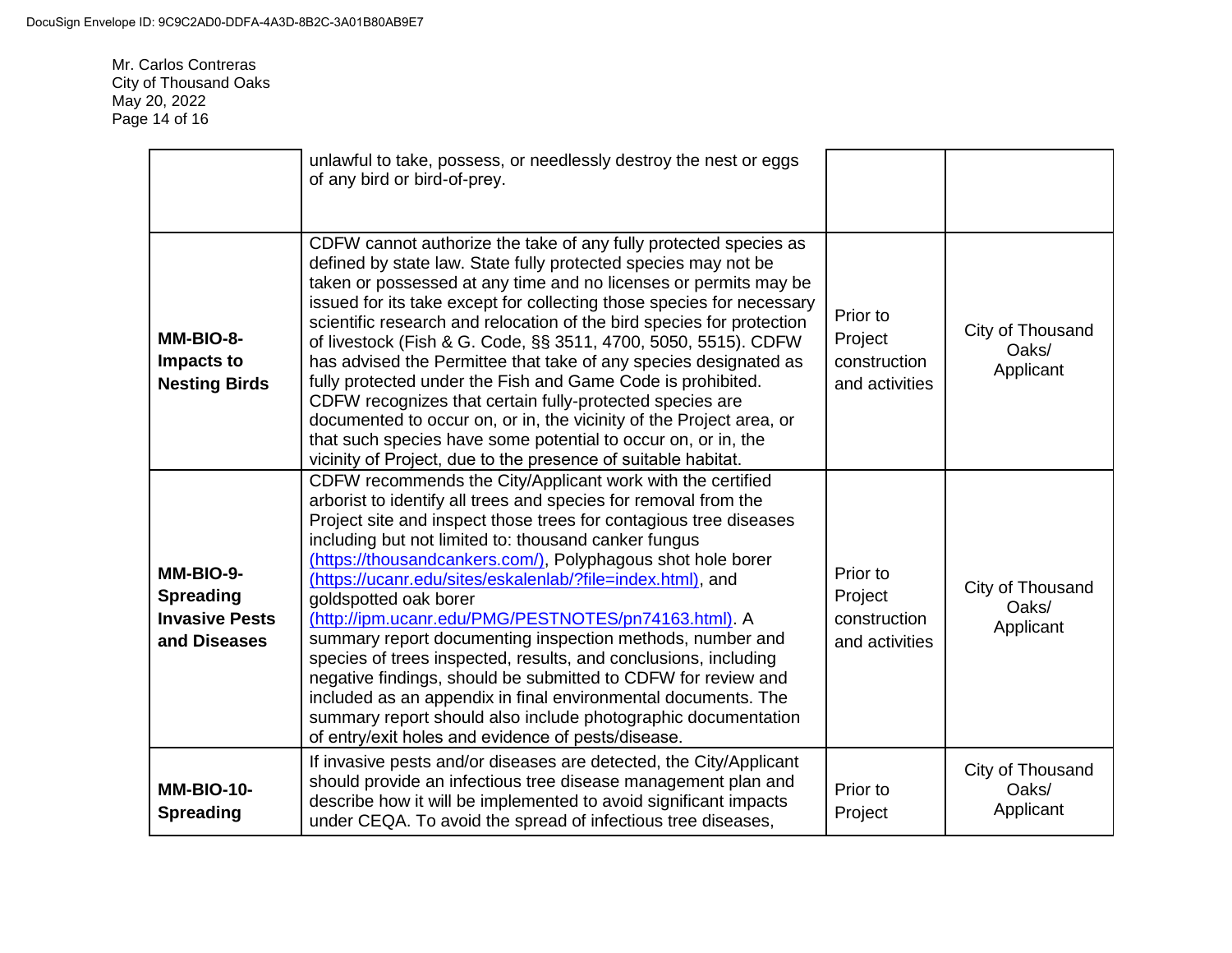Mr. Carlos Contreras City of Thousand Oaks May 20, 2022 Page 15 of 16

| <b>Invasive Pests</b><br>and Diseases                                       | diseased trees should not be transported from the Project site<br>without first being treated using best available management<br>practices relevant for each tree disease observed. A management<br>plan should be submitted to CDFW for review and included as an<br>appendix in the final environmental document.                                                                                                                                                                                                                                                                                                                                                                                                 | construction<br>and activities                        |                                        |
|-----------------------------------------------------------------------------|---------------------------------------------------------------------------------------------------------------------------------------------------------------------------------------------------------------------------------------------------------------------------------------------------------------------------------------------------------------------------------------------------------------------------------------------------------------------------------------------------------------------------------------------------------------------------------------------------------------------------------------------------------------------------------------------------------------------|-------------------------------------------------------|----------------------------------------|
| <b>MM-BIO-11-</b><br>Impacts to Non-<br><b>Game Mammals</b><br>and Wildlife | If fencing is proposed for use during construction or during the life<br>of the Project, fences should be constructed with materials that are<br>not harmful to wildlife. Prohibited materials include, but are not<br>limited to, spikes, glass, razor, or barbed wire. Fencing should also<br>be minimized so as not to restrict free wildlife movement through<br>habitat areas. Los Angeles County's Significant Ecological Areas<br><b>Ordinance Implementation Guide</b><br>(https://planning.lacounty.gov/site/sea/wp-<br>content/uploads/2020/02/SEA-IG-2-6-20.pdf) offers additional<br>information on permeable fencing as well as design standards.<br>CDFW recommends reviewing those design standards. | Prior to<br>Project<br>construction<br>and activities | City of Thousand<br>Oaks/<br>Applicant |
| <b>MM-BIO-12-</b><br>Impacts to Non-<br><b>Game Mammals</b><br>and Wildlife | To avoid direct mortality, a qualified biological monitor should be<br>on site prior to and during ground and habitat disturbing activities<br>to move out of harm's way special status species or other wildlife<br>of low mobility that would be injured or killed by grubbing or<br>Project-related construction activities. Salvaged wildlife of low<br>mobility should be removed and placed onto adjacent and suitable<br>(i.e., species appropriate) habitat out of harm's way.<br>It should be noted that the temporary relocation of on-site wildlife<br>does not constitute effective mitigation for the purposes of<br>offsetting Program impacts associated with habitat loss.                          | Prior to<br>Project<br>construction<br>and activities | City of Thousand<br>Oaks/<br>Applicant |
| <b>MM-BIO-13-</b><br>Impacts to Non-<br><b>Game Mammals</b><br>and Wildlife | Grubbing and grading should be done to avoid islands of habitat<br>where wildlife may take refuge and later be killed by heavy<br>equipment. Grubbing and grading should be done from the center<br>of the Project site, working outward towards adjacent habitat off<br>site where wildlife may safely escape.                                                                                                                                                                                                                                                                                                                                                                                                     | Prior to<br>Project<br>construction<br>and activities | City of Thousand<br>Oaks/<br>Applicant |